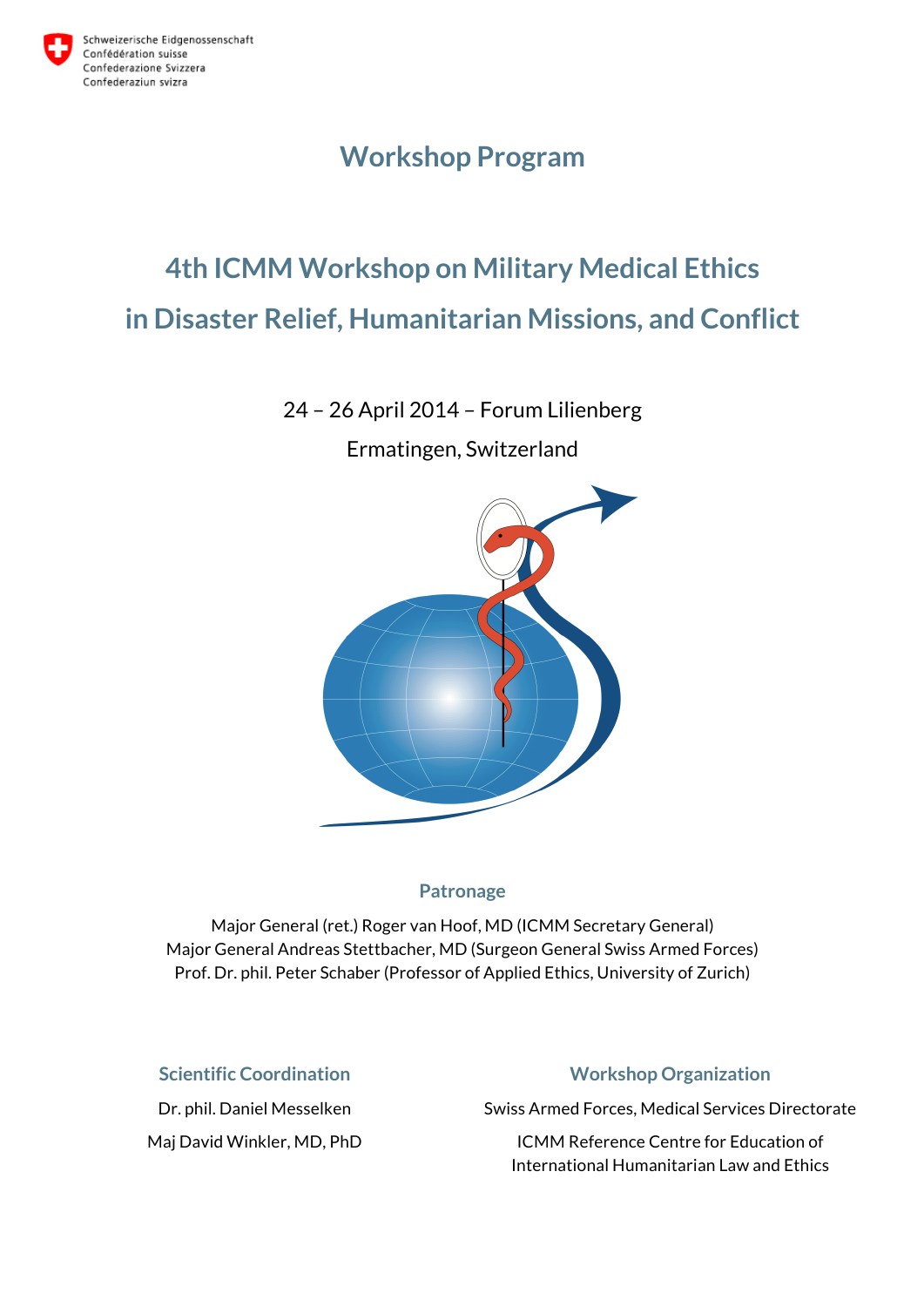#### **Abstracts**

#### **Cécile Bensimon –** *Resource allocation in humanitarian and military medicine*

The ever-increasing need for humanitarian medicine in both acute and protracted crises is raising difficult questions about how to set priorities for the use of available resources and the basis on which to ground allocation decisions in the very same communities where humanitarian interventions may experience a crisis of legitimacy. Humanitarian response, even on the narrowest definition of humanitarian medicine as a response to an urgent imperative to save lives, is necessarily conditioned by contextual considerations that often have conflicting goals and interests. On what basis, then, ought allocation decisions be made? Are allocation decisions accepted as legitimate if they are deemed to be fair, as some have suggested? Can humanitarian medical organisations make fair allocation decisions that are consistent with their guiding principle of impartiality? And can military medical operations make fair allocation decisions with their inevitably partial and political mandates? I propose to explore the challenges of resource allocation in humanitarian medicine. In doing so, I will consider principles that guide resource allocation in contexts of scarcity and consider how these may apply, and the impact of their application, to humanitarian medicine. Further, I will examine whether humanitarian medical organisations, largely propelled by macro- and meso-level aid agendas, and military medical operations, bound by micro-level medical ethics, can have the same – or ought to have different – criteria justifying allocation decisions, even as they may share the same humanitarian space. Greater clarity about the basis on which to ground allocation decisions would enhance the fairness of priority setting in, and bolster the legitimacy of, humanitarian and military medical response.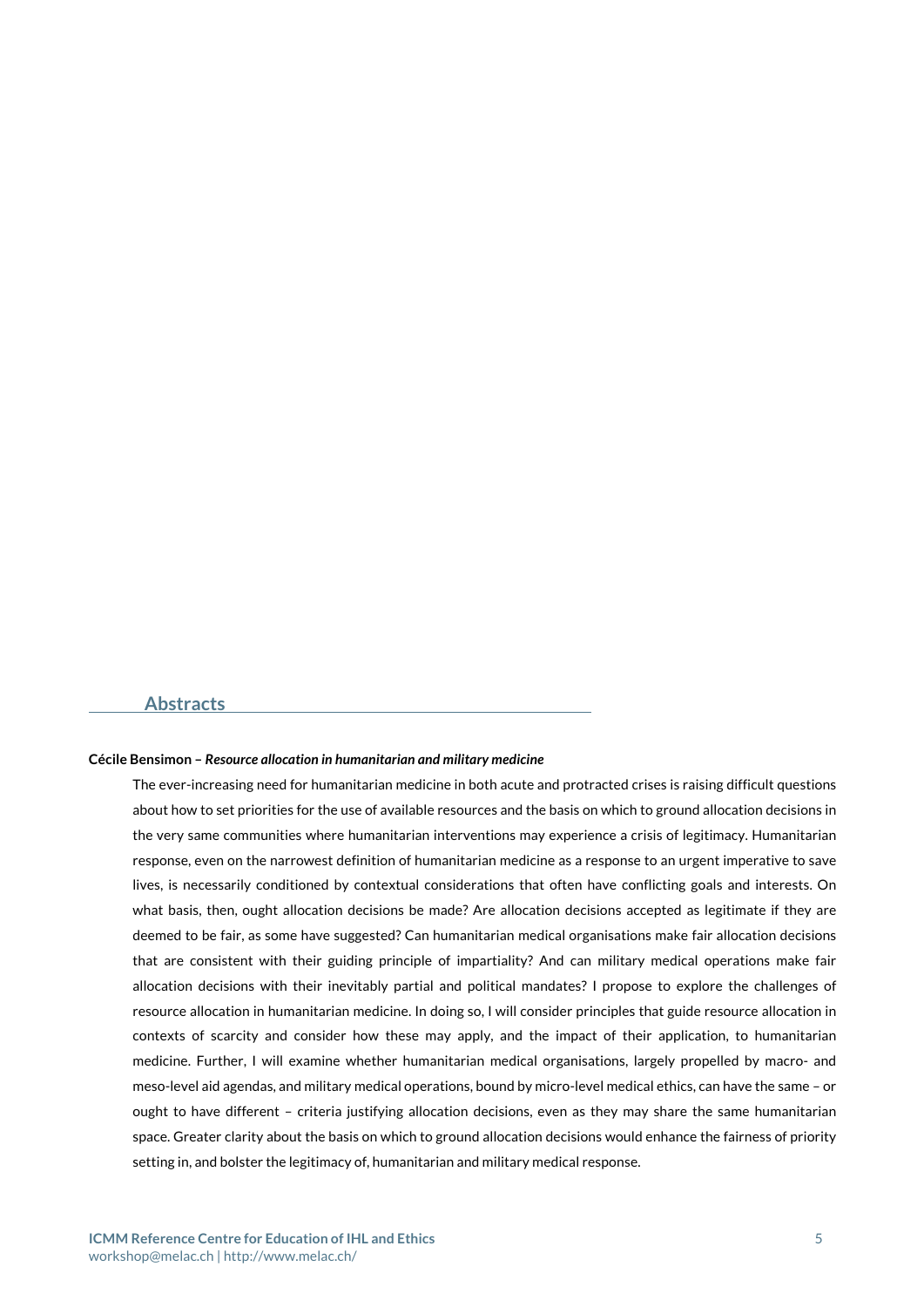#### **Veronika Bock –** *E-Learnig at zebis (Zentrum für Ethische Bildung in den Streitkräften)*

Since December 2011 *zebis* maintains the online portal "*Didaktik-Portal"*, a password-protected platform for military chaplains and teachers of ethical education in the German armed forces. The portal takes up the guidelines and the curriculum laid out by the Joint Service Regulation ZDv 10/4 concerning the promotion and development of ethical competence in the armed forces.

*"Didaktik-Portal*" offers exemplary teaching concepts, didactical prepared lesson plans and additional teaching material including images, video and audio clips, Power Point presentations, essays etc. It aims at providing the teaching staff with a broad range of downloadable support material to facilitate the preparation of lesson plans. The modular design of "*Didaktik-Portal*" allows the teacher to individually adapt the material to his/her own requirements and thematic focus.

The presentation will introduce you to the e-learning portal's structure and thematic priorities.

#### **Sheena M. Eagan Chamberlin –** *Ethical Issues in Civilian Medical Assistance Programs in the U.S. Military*

Civilian medical assistance programs involve unique ethical dilemmas for physician-soldiers—representing the use of medicine within the military as a strategic tool. While humanitarian or altruistic goals are often associated with the medical profession, the strategic intent inherent in these assistance programs is unique to the military. Thus, a military physician is expected to balance his role as soldier and his role as physician. Since these programs involve obligations reflecting the twin roles of the physician-soldier, it presents challenges that are uniquely complicated.

The ethical issues involved in civilian medical assistance programs also vary from those discussed in other humanitarian medical missions, typically led my civilian or Non-Governmental Organizations. These military missions have historically involved the prioritization of strategic goals, sometimes to the detriment of the medical objective. This prioritization creates a morally complicated space for the physician-soldier, as they are left feeling frustrated and able to practice only limited medicine.

The clear strategic intent is apparent in the doctrine that shaped these programs, the reports and narratives of participants and the primary source documents. The general purpose of these missions has been to use medicine to "win the hearts and minds" of civilian foreign populations, fostering positive international perceptions of the US, its government and military, while simultaneously expanding the American sphere of influence.

This presentation will offer a historico-ethical perspective on these programs. Analysis will begin with the Vietnam War and move forward to today, focusing on two specific programs: Medical Civic Action Programs and Medical Readiness Training Exercises.

#### **Caroline Clarinval –** *An ethical framework guiding humanitarian actors in their decision-making process*

The aim of this talk is mainly fourfold. First, it aims at raising awareness regarding ethical issues in the context of humanitarian action and highlights three ethical issues that humanitarian aid workers may be confronted with in the course of their deployments. The first case discusses a situation at *macro* level concerning decisions that are being made at head quarter level of a humanitarian organisation. The second case looks at issues concerning the *meso* level, and as such discusses issues that need to be solved at country or regional level and the third case proposes an ethical dilemma at *micro* level, where the patient – physician relationship is being displayed. Secondly, an ethical framework to assist humanitarian aid workers in their decision-making process will be proposed. The framework draws from the sets of values that guide humanitarian action and draws parallels to the fields of public health ethics.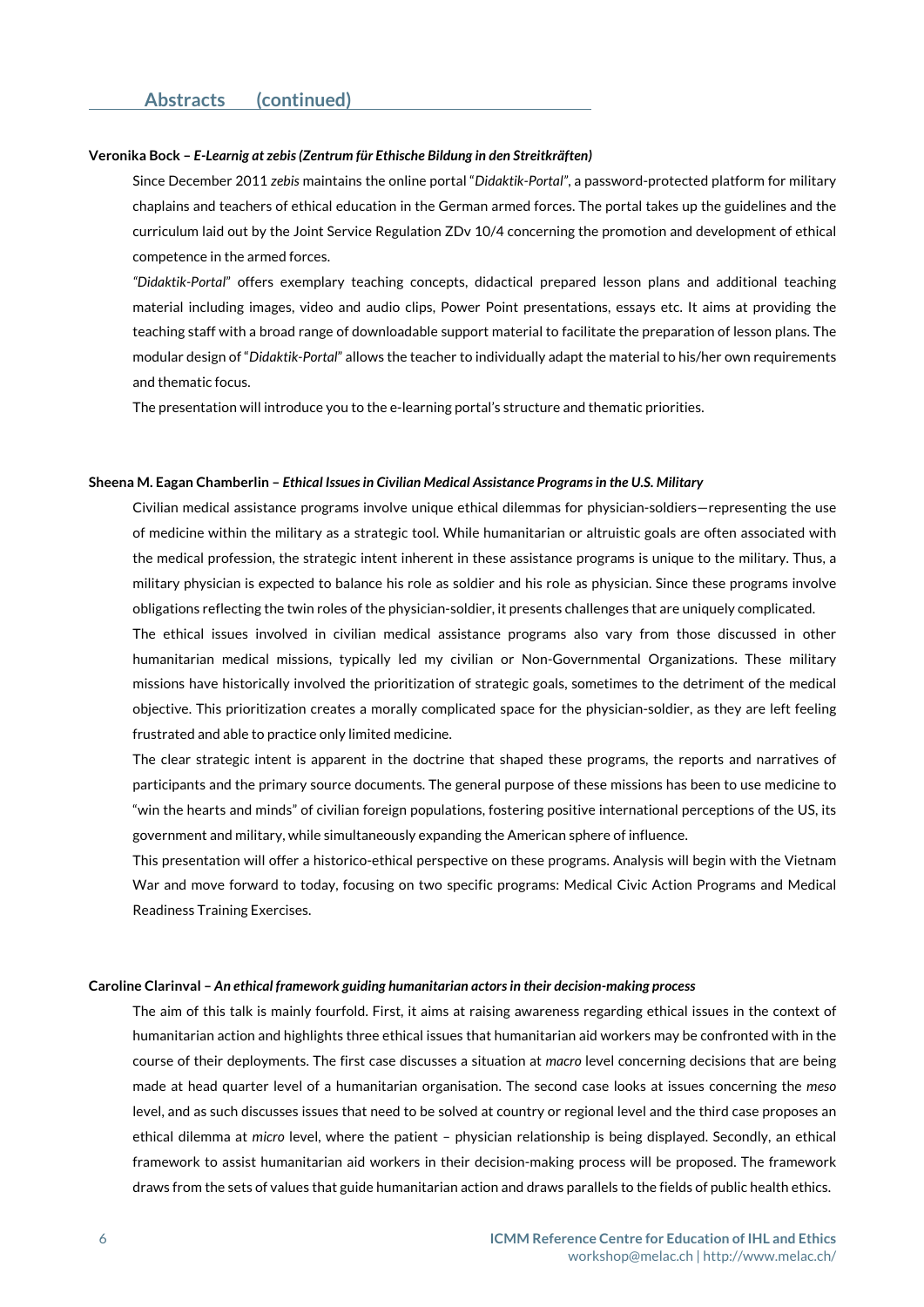Thirdly, a process that has been inspired by instruments that have proven useful in the clinical setting will be proposed which is an instrument that structures the decision-making process and promotes transparency. This is believed to improve the monitoring and evaluation of aid interventions. Fourth, certain organisational measures are suggested to implement the above successfully. As such the contribution of this talk is to apply theories and practices that have already proven useful in the field of public and clinical ethics to the challenging situation of decision-making during relief operations in the humanitarian aid context.

#### **Paul H. Gilbert –** *Medical Neutrality*

Under international law medical personnel enjoy immunity from attack on the understanding that the offer their services to the wounded on both sides of a conflict without discrimination, by analogy with the way in which the neutrality of non-belligerent states depends upon their not actively taking sides in a war. This paper examines some implications of medical neutrality and defends the resulting interpretation of the principle against possible criticisms.

#### **Ali Okhowat –** *A Blended Learning Ethics Training Program for Canadian Forces Healthcare Professionals*

Military healthcare professionals (HCPs) are regularly exposed to a variety of ethical challenges, during training, in garrison or on deployment. Researchers have noted that a significant portion of HCPs experience these ethical challenges while on deployment, during which time a paucity of training, experience or support can lead to an increased frequency and intensity of ethical challenges. Notable examples include issues related to standards of care, dual loyalty, informed consent, detainee treatment, and resource allocation. These issues have clear implications for the delivery of high quality patient care. In addition, they can have significant, deleterious effects on HCPs, including moral distress, outrage and residue, which may affect healthcare teams, and the military operation and organization, more generally. It is thus important to investigate the nature of the ethical challenges experienced by military HCPs in order to develop engaging and effective curricula and tools that may help them to better respond to these challenges.

#### **Mustafa Pasha –** *Experience of a Medical Officer as healer and killer (Case Study)*

In the south-eastern hilly districts of Blue land, insurgency problem was at its peak in 1990. A young military doctor after completion of his basic military training and a brief period of service in a field medical unit posted as war increment Regimental Medical Officer (RMO) to an Infantry Battalion deployed in insurgency prone hilly districts to fight counter insurgency. Before acclimatizing himself to the regimental environment he was issued with an AK-47 including extra magazines loaded with live bullets and hand grenades well fitted to his bandolier.

Young Captain has started his journey in a confusing dual role. A medical professional suddenly transformed to a combatant. Treating soldiers under his jurisdiction specially treating injuries and combating malaria and its sequel complicated cerebral malaria in a malaria endemic zone, as well as participating in minor operations of war (patrolling, raid-ambush etc) became a routine affair. The officer was carrier conscious, so never objected to be a part of combat mission. Moreover, he was well briefed by his predecessor while handing-taking over that if he denies performing his combatant role Commanding Officer will take it very seriously and he will have to face the music - his forthcoming tenure with the battalion will be untenable. Nevertheless sometimes it was realized by him that his